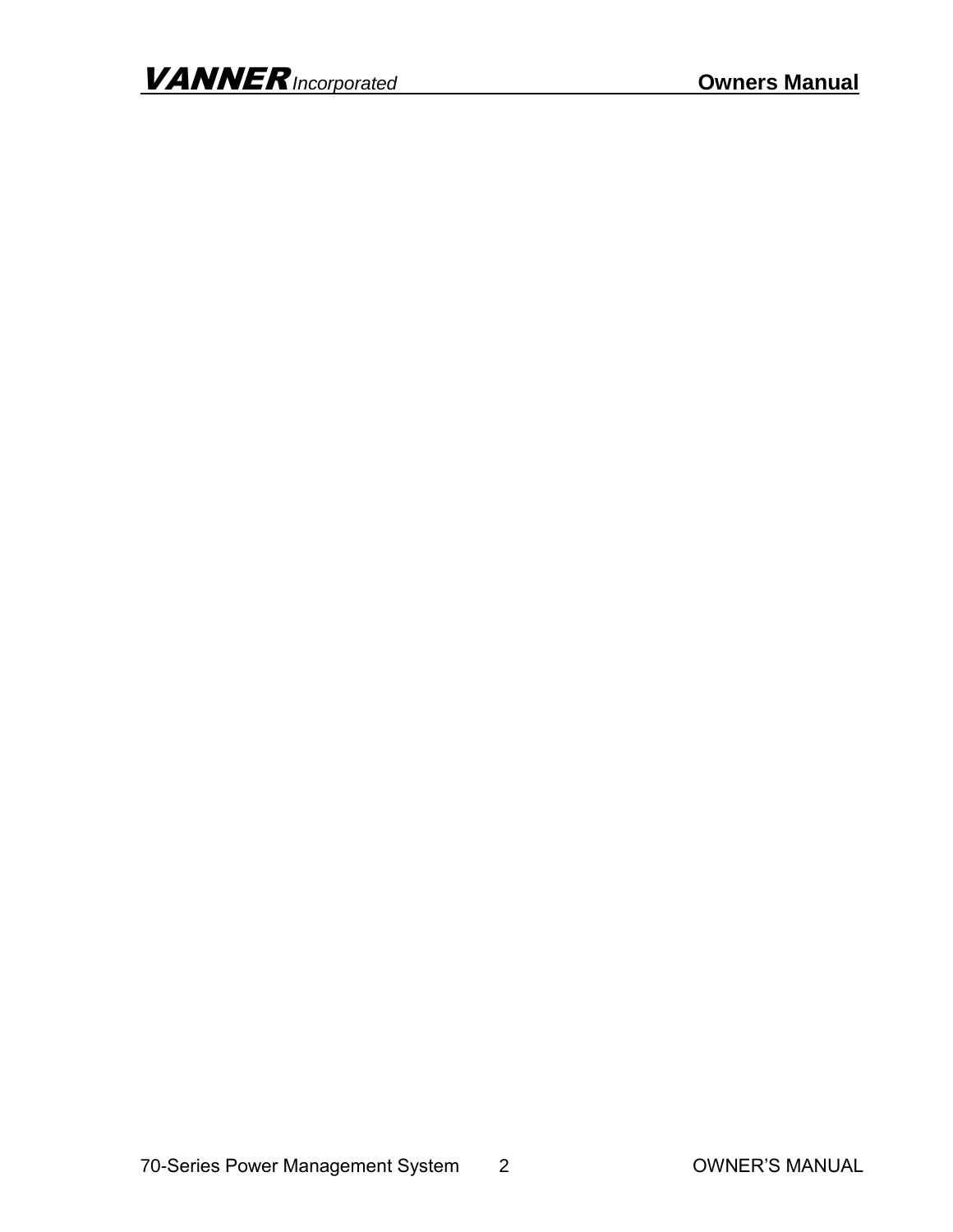# **Introduction**

Thank you for purchasing a Vanner *VANN-Guard Power Management System*. We are confident that you will be very pleased with its performance because our 70-Series are designed and manufactured by skilled professionals using the highest standards in workmanship. With minimum maintenance and care, you can be assured of many years of trouble free service.

# **General Description**

The Vanner *VANN-Guard Power Management System* is an efficient and highly reliable method of obtaining a 12 volt DC power source from a 24 volt DC electrical system. The VANN-Guard makes the batteries look like they are in series and parallel at the same time. In addition to providing regulated 12 volt power, the system ensures that battery voltages remain equal which significantly extends battery life. Ideally suited for vehicle and alternate energy applications, the *VANN-Guard* is designed to save your batteries and the money you would spend replacing them. Users of the Vanner *VANN-Guard* know that it is the most cost effective and dependable solution for dual voltage systems.

The Internal Electronic Monitor is a device designed to monitor several critical functions in the electrical system. This unit provides fault signals that can be wired to warning lights, buzzers or other control/warning devices.

A typical system would include a 24VDC power source, such as an alternator or solar array, two 12 volt battery banks in series, and the *VANN-Guard*. The *VANN-Guard* connects to the 24 volt, 12 volt and ground terminals of the battery system. When the 12 volt loads require power, the *VANN-Guard* ensures that the current is taken equally from both batteries, and that the voltages of the two batteries are kept equal. This equalization ensures extended battery life and provides a stable 12 volt supply for operating accessories.

**Paralleling VANN-Guard:** Models are available which provide 60, 80 and 100 amps of 12 volt DC power. *VANN-Guard* may also be operated in parallel to provide more power. For example, two 60 amp units can be installed to provide 120 amps of 12 volt DC power.

**NOTE:** The Vanner *VANN-Guard Power Management System* is an extremely reliable device and, when installed according to the instructions, will provide reliable operation for an indefinite period of time. However, if a system abnormality should develop that would cause a *VANN-Guard* malfunction, damage to the battery system could result if 12 volt loads are present.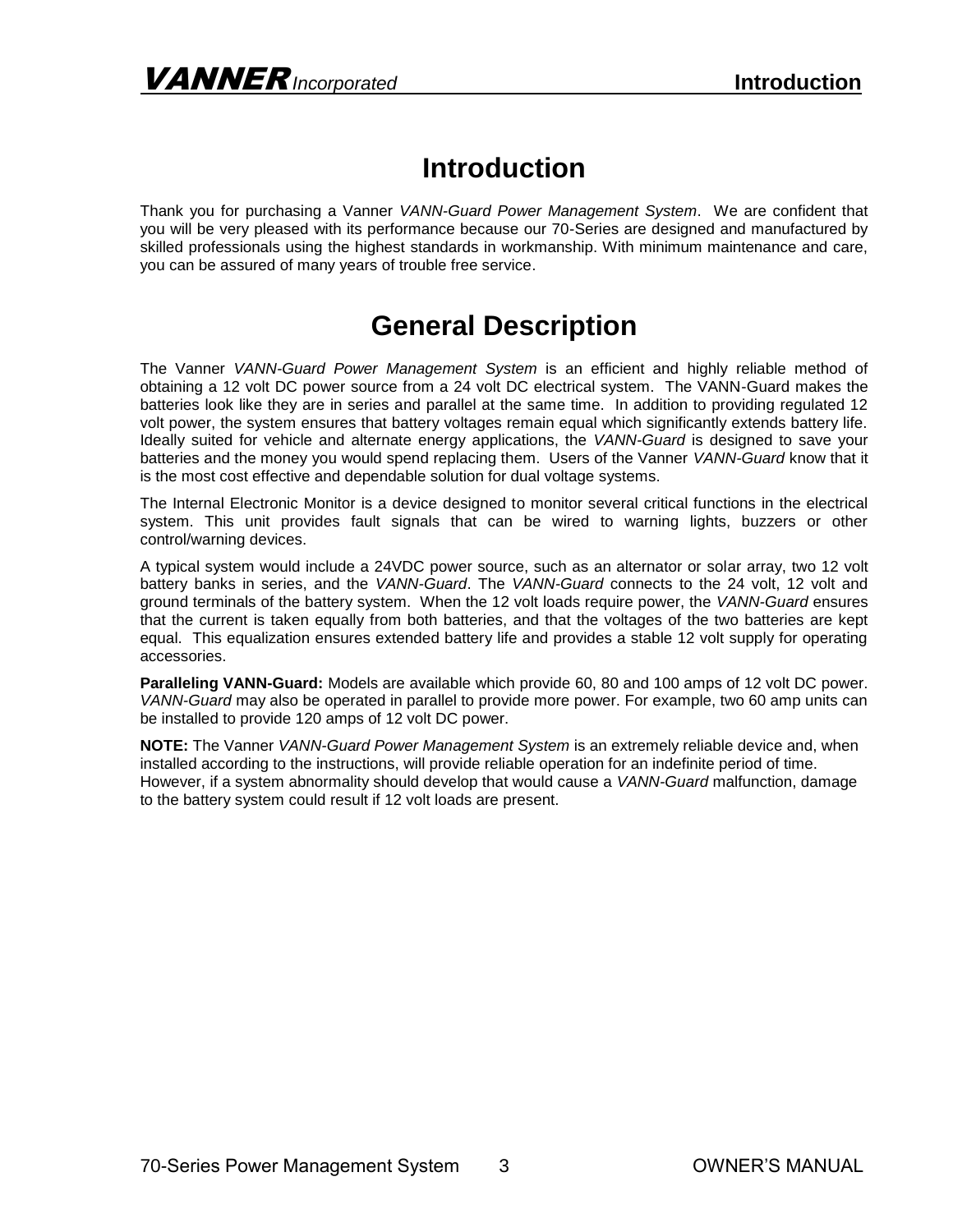|  |  | <b>Specifications</b> |
|--|--|-----------------------|
|  |  |                       |

| <b>70-Series Equalizers</b>     |                                                                                                                                                                                          |          |            |  |
|---------------------------------|------------------------------------------------------------------------------------------------------------------------------------------------------------------------------------------|----------|------------|--|
| Model Number                    | 70-60M                                                                                                                                                                                   | 70-80M   | 70-100M    |  |
| Input Voltage 24v               | 18 to 32 v                                                                                                                                                                               |          |            |  |
| Efficiency (Peak)               | $>97\%$                                                                                                                                                                                  | $>97\%$  | $>97\%$    |  |
| Max 24v Input Amps              | 32                                                                                                                                                                                       | 43       | 53         |  |
| Output Voltage                  | (Input Voltage/2) $\pm 2\%$                                                                                                                                                              |          |            |  |
| Output Amps (12v)               | $0 - 60$                                                                                                                                                                                 | $0 - 80$ | $0 - 100$  |  |
| <b>Standby Current</b>          | 17 milliamps nominal at 28.4V                                                                                                                                                            |          |            |  |
| <b>Electronic Monitor</b>       | Alarm Low/High, Imbalance, Undervoltage protect override, Vann-Guard fault                                                                                                               |          |            |  |
| Operating Temp.                 | -40°C to +75°C (-40°F to 167°F)                                                                                                                                                          |          |            |  |
| Storage Temp.                   | -54°C to +95°C (-65°F to 203°F)                                                                                                                                                          |          |            |  |
| Serviceable                     | Yes                                                                                                                                                                                      | Yes      | Yes        |  |
| Environmental<br>Considerations | Cast aluminum enclosure provides protection against salt, fungus, dust, water, fuel vapors and all fluids associated with<br>commercial and off-highway vehicle operations. IP rated 56. |          |            |  |
| <b>Mounting Location</b>        | Mount on a flat surface close to the batteries to allow short cable runs. Location should be protected from battery acid<br>and gases.                                                   |          |            |  |
| Weights                         | 8.7 lbs.                                                                                                                                                                                 | 8.9 lbs. | $9.3$ lbs. |  |

### **70M-Series Dimensional Specifications**

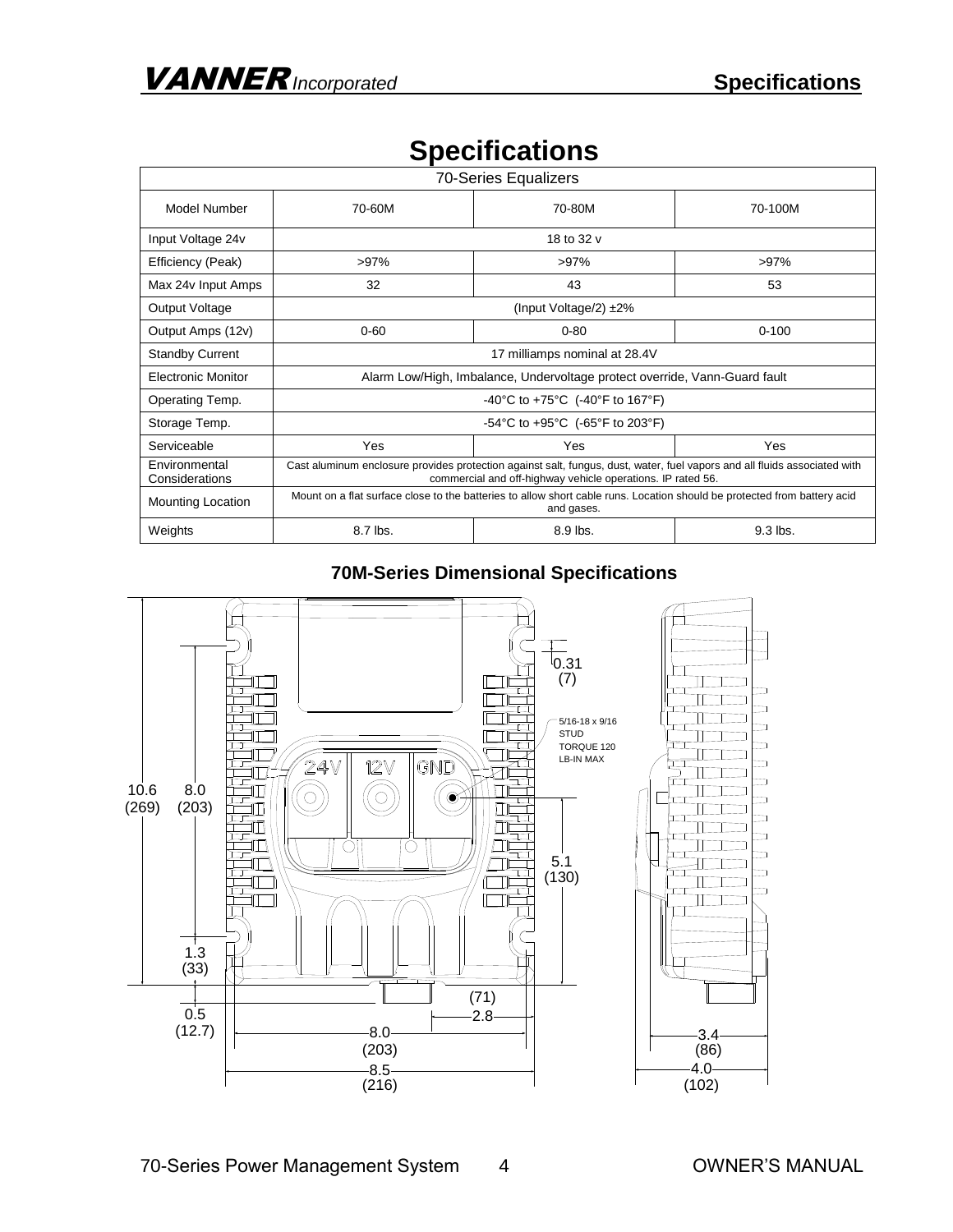

# **Theory of Operation**

In many 24 volt electrical systems it is desirable to tap into the battery system to obtain power for 12 volt loads. This method, while seemingly simple, causes a charge imbalance resulting in Battery B (see diagram) being overcharged, and possibly boiling, while Battery A discharges.

To solve this application problem the Vanner *VANN*-Guard is connected to the battery system at the +24 volt, +12 volt, and ground points. The *VANN-Guard* makes the batteries look like they are in series and in parallel at the same time. The *VANN-Guard* maintains the voltage balance and therefore the charge acceptance rate of each battery. The *VANN-Guard* hold Battery A and B voltages to within 0.05 volts under light loads and to within 0.1 volts at full rated load.

When the voltage of Battery A is higher than or equal to Battery B the *VANN-Guard* is in the standby mode, i.e., it is not transferring power from its 24 volt input to its 12 volt output. When a 12 volt load is present, and Battery A's voltage decreases to just below the voltage of Battery B, the *VANN-Guard* activates and transfers sufficient current from Battery B to Battery A to satisfy the load and maintain an equal voltage and charge in both batteries.

A key advantage of a system containing a Vanner *VANN-Guard*, compared to a DC to DC converter, is that if the 12 volt load requires a momentary surge current which exceeds the rated capacity of the *VANN-Guard*, Battery A will supply the extra current to the load. The *VANN-Guard* will then replenish the energy to Battery A after the surge has passed.

The following scenarios describe the *VANN-Guard Power Management System* operation.

**Scenario #1 - 24 volt load present, no 12 volt load present.** The system operates as a system would without the *VANN-Guard* whether the alternator is ON or OFF. The *VANN-Guard* is in the standby mode except for making small adjustments to keep the batteries in balance.

**Scenario #2 - Both 24 volt and 12 volt loads present, alternator is OFF.** The *VANN-Guard* will insure that both batteries will discharge at the same rate even if different loads are present.

**Scenario # 3 - Both 24 volt and 12 volt loads present, alternator is ON.** The alternator provides 24 volt power to the battery system and to the 24 volt loads. The *VANN-Guard* transfers power from the 24 volt source to the 12 volt load by converting 24 volt power to 12 volts. It will supply sufficient 12 volt power to satisfy the 12 volt load and to maintain battery voltage balance.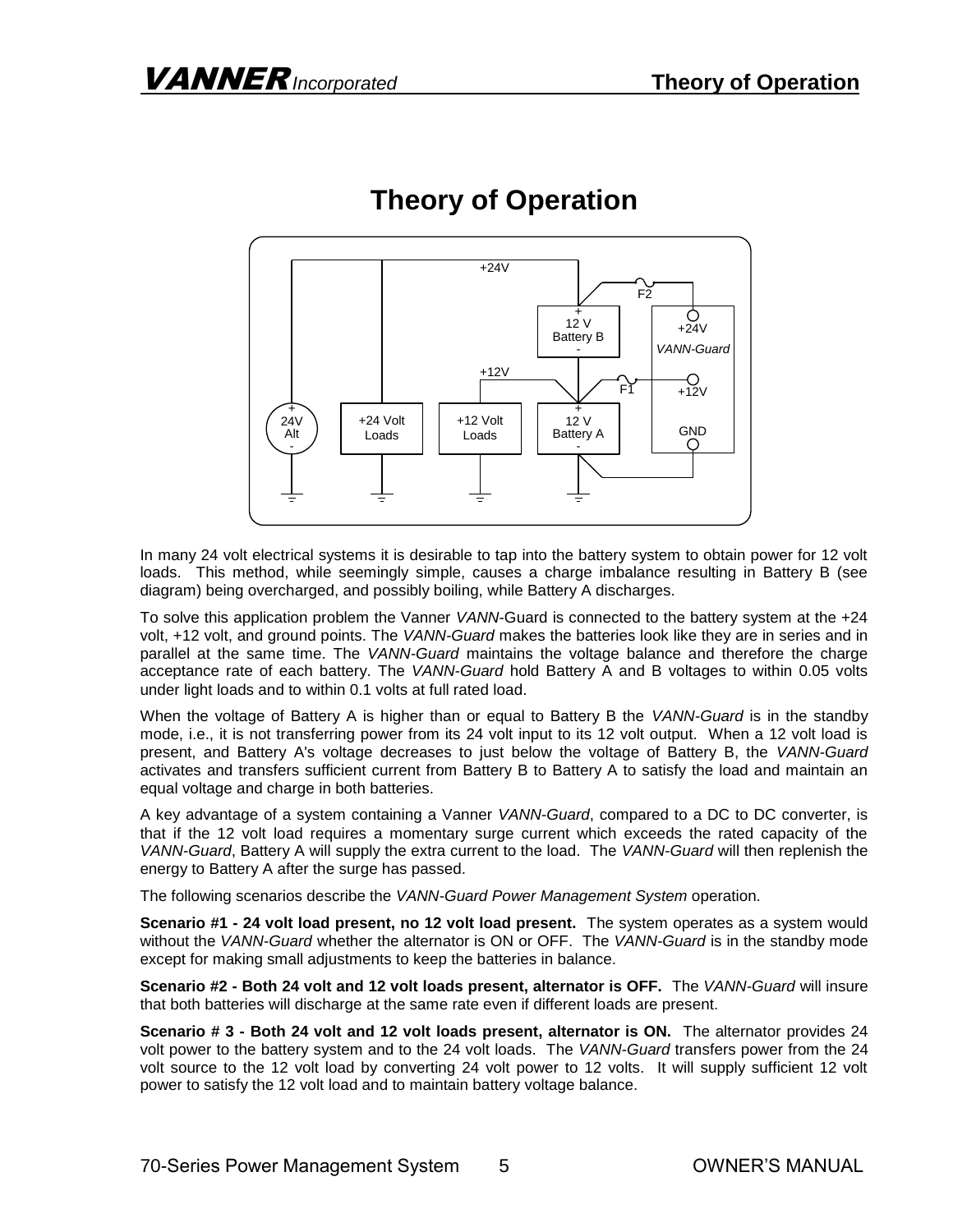# **Monitor functionality**

All functionality described in this section requires that the Monitor Ignition Input (Terminal B) be high in order to be active. All of the fault outputs have internal pull-ups to the +24v supply of 10K ohm.

#### **A. Alarm Low Output**

This output is pulled to ground if the 24V bus is below 24 volts, indicating an alternator or regulator failure.

#### **B. Monitor Ignition (Enable) Input**

This input enables the monitor function, when this pin is taken to +24V then the monitor becomes active. See below for more information.

#### **C. Ground**

#### **D. Imbalance Alarm Output**

This output is pulled low if the batteries are out of balance by more than 6%, this could indicate a 12V bus overload, a dead battery condition, or an Equalization failure.

#### **E. Alarm High Output**

This output is pulled low if the +24V bus is above 30 volts, indicating an alternator regulator failure.

#### **F. Undervoltage Protection Override**

If this pin is pulled high (more than 6V) the low voltage lockout on the lower battery is disabled, this is to allow jump starts with two wire jump, the added protection is then not available. See below for more information.

–Note: some Equalizers available in the market do not have undervoltage protection.

#### **G. Equalizer Fault Output**

This pin is pulled low when the Equalizer is faulty. See below for more information.

#### **H. Equalizer Disable Input**

This is a control pin for the Equalizer, if it is pulled low the Equalizer will be disabled. If it is left disconnected, or pulled high, the Equalizer will function normally.

#### **J. Remote Sense Fault Output**

If the compensation voltage (the total difference between the voltages at the equalizer and the voltages measured by the remote sense) exceeds 1.5v, the Remote Sense function is disabled and this pin is pulled low.

### **K. Unused**

#### **L. Unused**

#### **M. +24V Battery Remote Sense**

If this pin is connected directly to the +24V battery positive by a separate line, it will improve the accuracy of the Equalizer balance of the batteries when load current is drawn. See below for more information.

#### **N. +12V Battery Remote Sense**

If this pin is connected directly to the +12V battery positive by a separate line, it will improve the accuracy of the Equalizer balance of the batteries when load current is drawn. See below for more information.

#### **P. Battery Ground Remote Sense**

If this pin is connected directly to the battery ground by a separate line, it will improve the accuracy of the Equalizer balance of the batteries when load current is drawn. See below for more information.

**The monitor output from the unit is through a Deutsch brand connector P/N: HDP20-18-14PN. The mating connector is the Deutsch P/N: HDP26-18-14SN housing with Deutsch P/N: 1062-16-0622 socket contact.**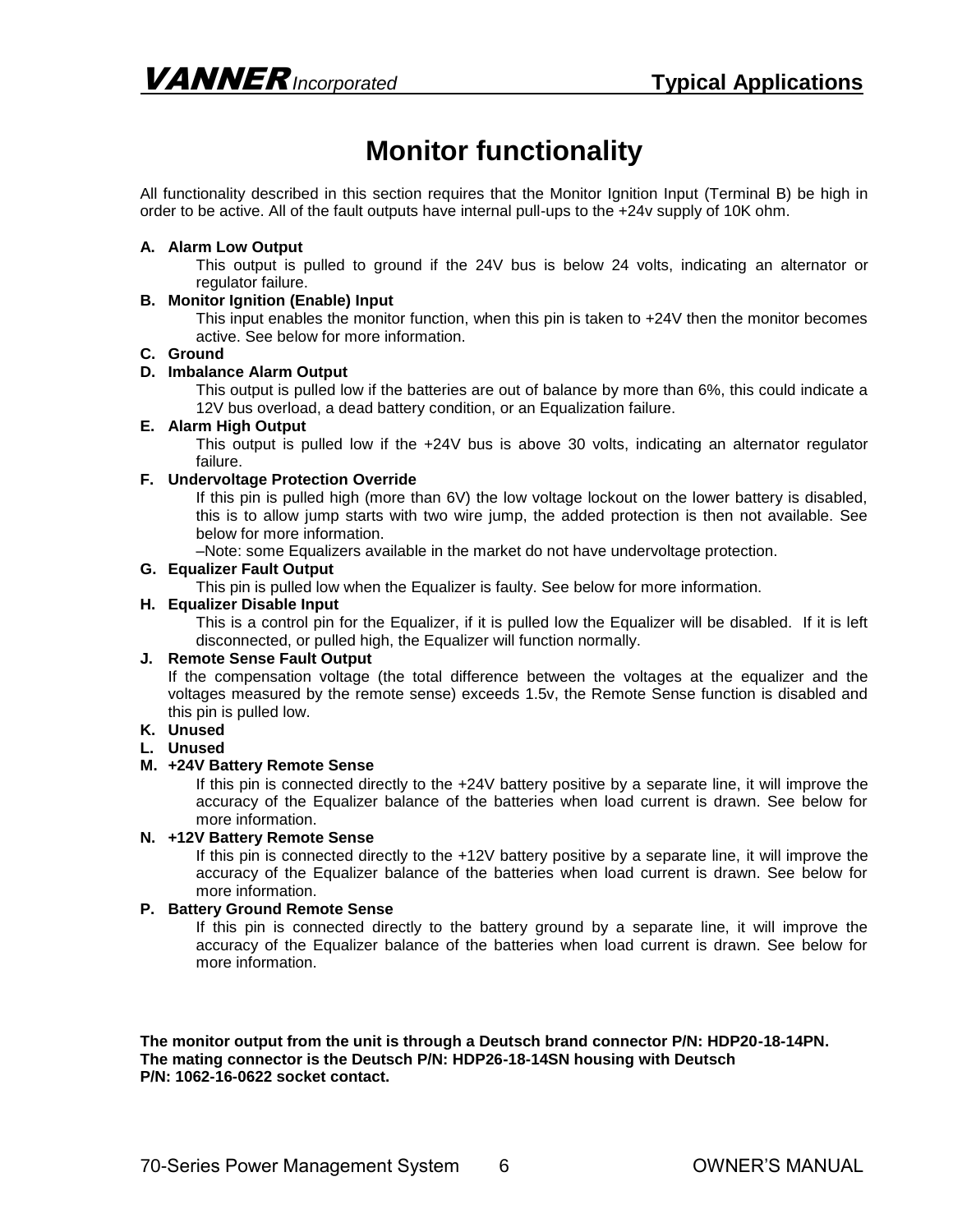#### **Undervoltage Protection Override (Jump Start Override) (Terminal F)**

This is an input, which overrides the low battery undervoltage lockout if the 24V bus is above 19VDC. The intent is to detect an attempted jump start so that the 12V bus can be powered in the event of a totally flat battery, and a 12V load present, with a two wire jump (12V battery does not have a jump connection, only the 24V and ground). If this line is allowed to float it will not be activated, to activate this feature this line should be tied to the 24V bus.

#### **Equalizer Fault Output (Terminal G)**

This is an indicator output with the same characteristics as the other monitor outputs, they can be wired together for a single warning, or discretely wired for more detailed information. This output is a pull down whenever an Equalizer fault is detected. There is logic in the monitor, which examines Equalizer behavior to decide if there is a fault. This is a significant improvement over previous indicators used in the industry, which simply show if the Equalizer is active. Those indicators give rise to false replacements if, for example, the batteries are balanced and the Equalizer stops running.

#### **Equalizer Ignition Input (Terminal H)**

This input allows the Equalizer to be turned on and off by an external control signal, such as the ignition line. This line should be pulled low to turn off the unit, if it is left to float the Equalizer is enabled. If this line is tied to the ignition there will be enough additional load on the ignition line to perform the "pull down" function.

#### **Remote Sense (Terminals M, N, and P)**

Remote Sense allows remote sensing of battery voltage. This makes the Equalize function insensitive to voltage drops in the cables, fuses and connections. Remote Sense allows flexibility of configuration in the Equalizer power connection wiring and more freedom in Equalizer location.

When using Remote Sense the Equalizer DC power cables can be the minimum size listed in the Wire Size Table for a given Equalizer rating, up to four times the distance listed. This sets a maximum voltage drop of 0.4V which is reasonable from efficiency and fault detection considerations.

There are three inputs for the Remote Sense function, +24, +12, and Ground. The Remote Sense wires can be 16 or 18AWG as the input impedance is high. Select the wire gauge based on mechanical strength requirements. The Remote Sense wires each should have appropriately sized fuses for protection in case the wires become damaged or shorted. It may not be necessary to connect the Remote Sense wires directly to the battery. If the vehicle battery cables are brought to a distribution point from where connections are made to the rest of the vehicle, it is acceptable to connect the Remote Sense wires here. Sensing at the distribution point should not introduce a significant error since most of the time the battery cables are only carrying battery charging current. As the battery become charged and the charging current becomes minimal there will be almost no error.

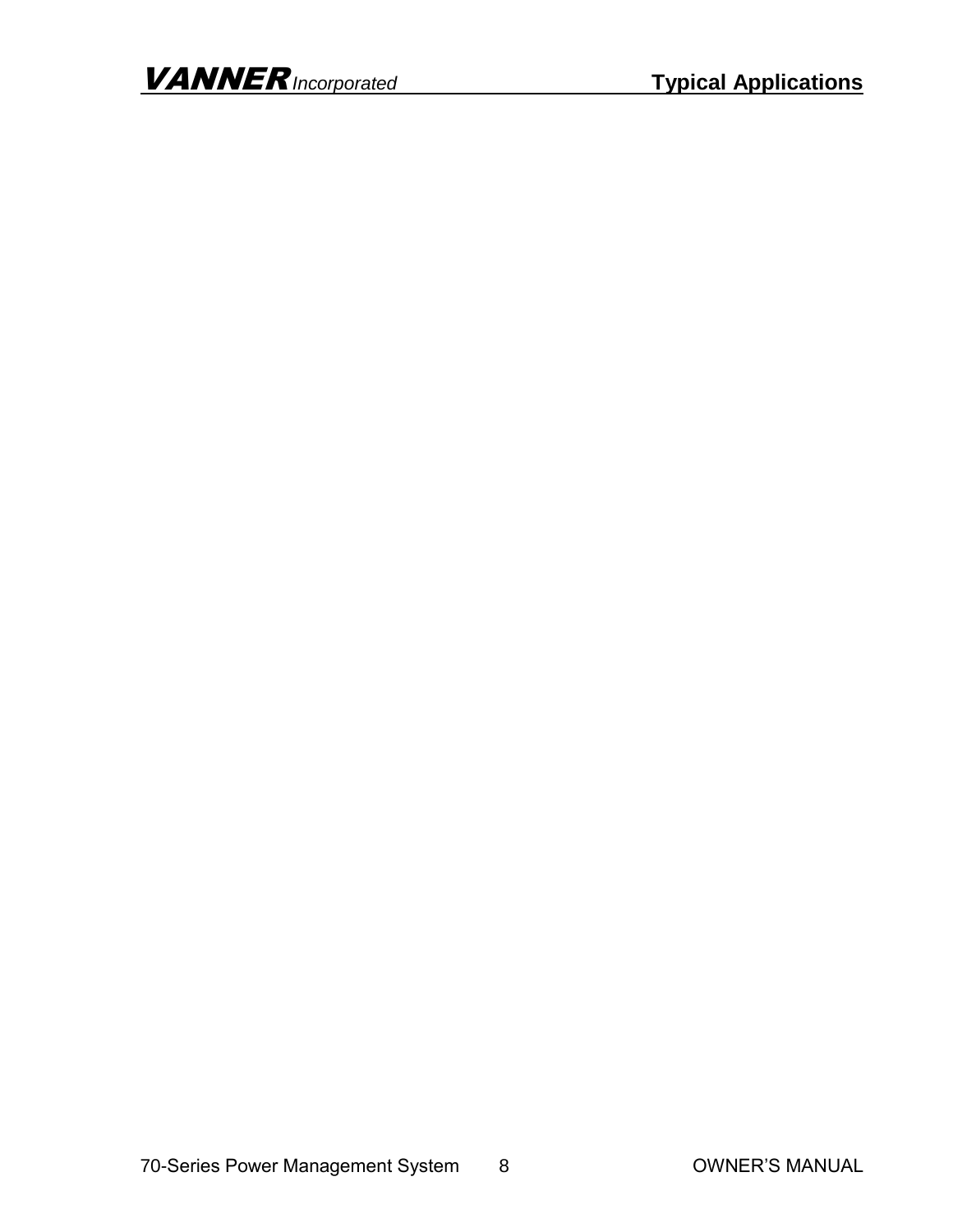# **Typical Applications**

Vanner *VANN-Guard Power Management Systems* are used in many types of applications including transit and tour buses, private coaches, heavy trucks and off highway equipment, yachts, and alternative energy systems such as solar powered homes. In addition to *VANN-Guards*, Vanner manufactures a wide range of complementary products such as DC to DC converters, DC to AC inverters, battery charger/conditioners, and battery isolators. The following system diagrams illustrate how these products are used in various applications.



### **TRANSIT BUS**



### **PRIVATE COACH**

Applications Continued: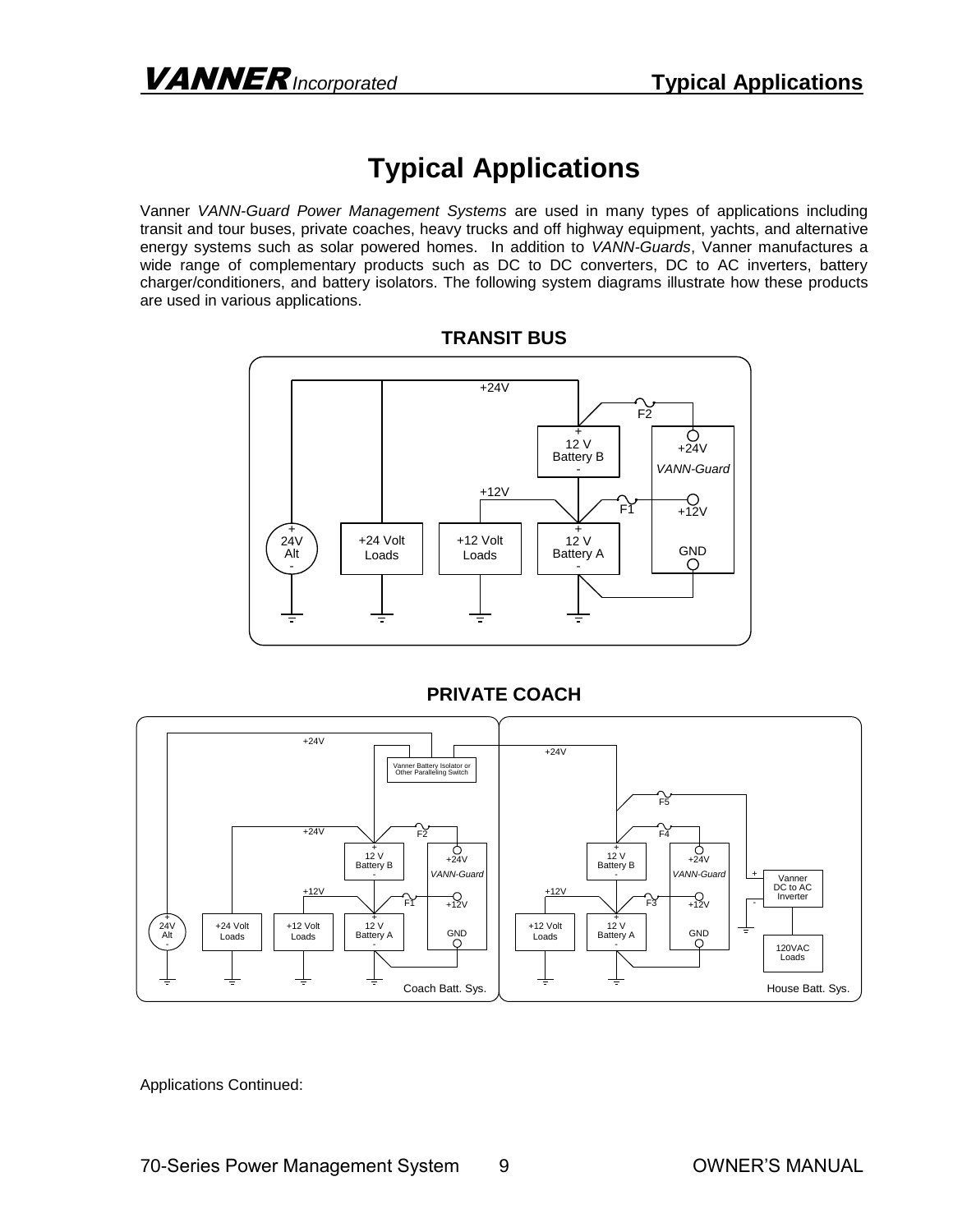

### **TOUR/CHARTER COACH**

### **MARINE**

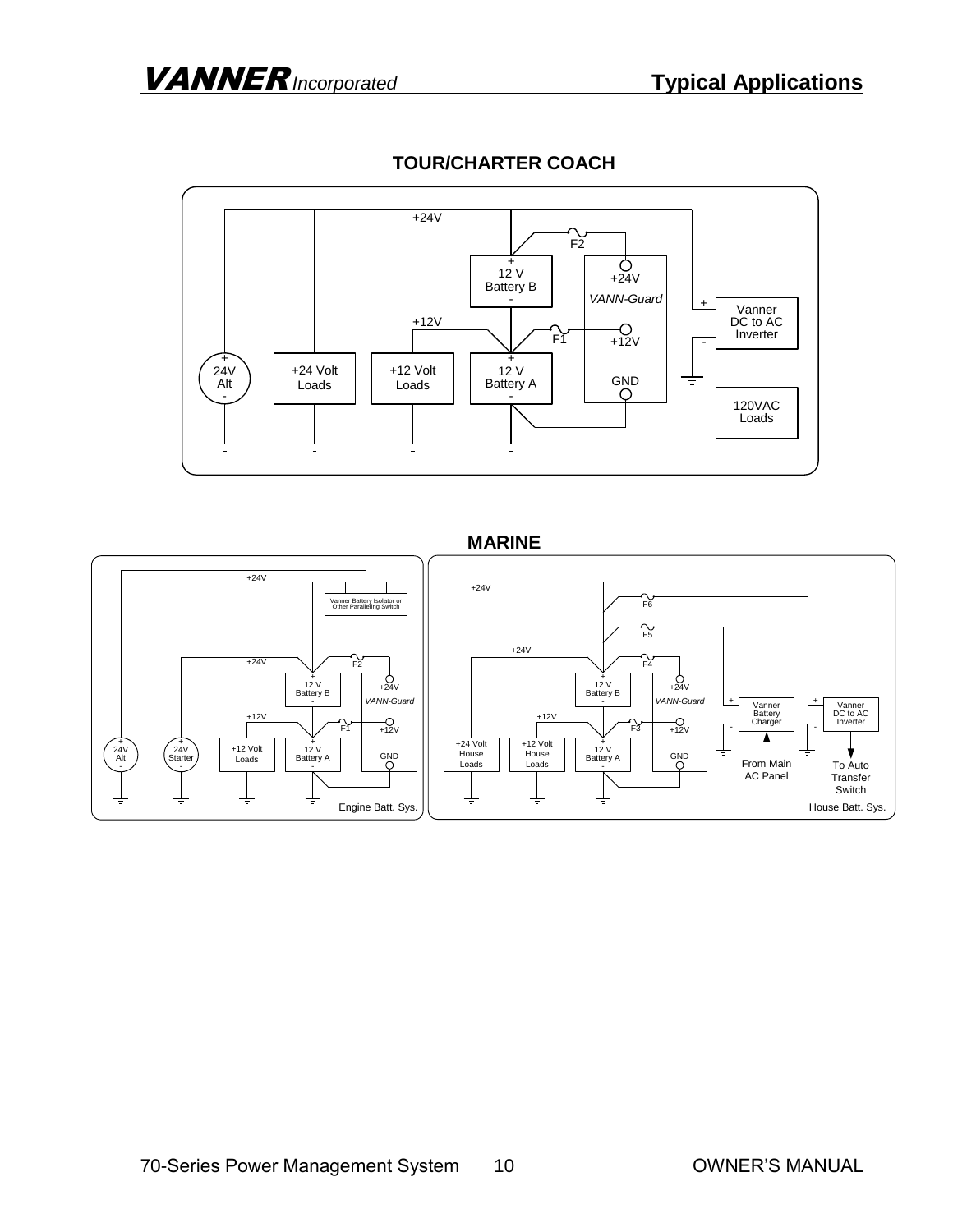# **Installation Instructions**

*Do not exceed the specified torque of 120 in-lbs. when connecting cables to the terminal posts (+24, GND, +12) during installation of all the VANN-Guard Models. Torque values higher than specified may damage the product, reduce performance, and/or create hazardous conditions. Products damaged by improper torque are not covered by the warranty.*

*Do not connect more than one conductor per terminal post on any Vanner VANN-Guard. Multiple wires and cables may overstress internal components, resulting in poor performance or creating hazardous conditions. Products damaged by the installation of multiple conductors per post are not covered by the warranty.*

*Fault protection devices must be installed between the VANN-Guard and the power source (battery). A fault protection device would be any fuse or circuit breaker properly rated for the maximum DC current obtainable. This advisory is in accordance with SAE, NEC and UL, for mobile power applications. Install per applicable codes or within 18" of the battery. See Wire and Fuse Sizing Chart on page 10 of this manual or contact Vanner at 1-800-227-6937 or pwrsales@vanner.com if assistance is needed in sizing fault protection devices.*

**Caution:** This equipment tends to produce arcs and sparks during installation. To prevent fire or explosion, compartments containing batteries or flammable materials must be properly ventilated. Safety goggles should always be worn when working near batteries

**Mounting Location** –The *VANN-Guard* may be mounted in any orientation, on a flat mounting surface suitable to support the *VANN-Guard* during application. Do not mount in zero-clearance compartment that may result in the *VANN-Guard* overheating. Locate so that contact by people is unlikely.

**Environmental Protection** – Your *VANN-Guard* has been designed to withstand direct exposure to rain and moisture. The *VANN-Guard* has also been tested for exposure to direct pressure spray, but continual exposure to direct pressure spraying may reduce the *VANN-Guard* serviceable life. Any damage due to water contamination is covered by Vanner only through the terms of our factory warranty.

**Wiring Sequence**– The *VANN-Guard* is internally protected for reverse polarity. The wiring sequence is not an issue with the *VANN-Guard* products.

**Strain Relief** – The *VANN-Guard* has an integral strain relief. The *VANN-Guard* is designed with wells for the lug to sit into to resist bolt loosening from cable movement, and the strain relief is designed to further inhibit cable movement. The diagram below shows the proper orientation for the attachment of the strain relief and the #10-32 mounting hardware that is supplied.

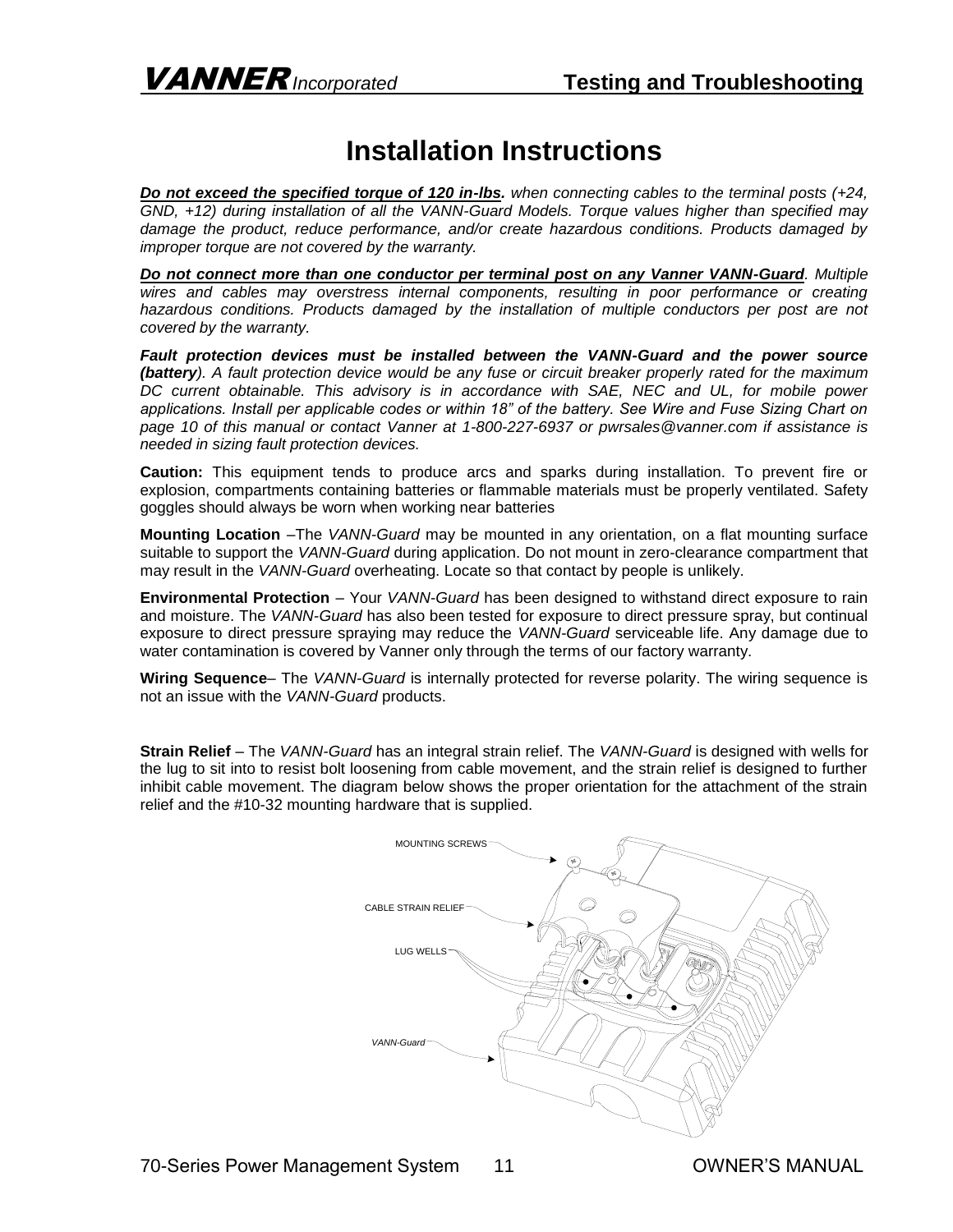

### **Caution adding 12volt batteries**

In certain applications, such as private coach or alternate energy applications, it may be desirable to have additional 12 volt "House Batteries" to operate heavy 12 volt (inverter) loads. Use the *VANN-Guard* to charge the additional batteries.

Connect the *VANN-Guard* 12V terminal to the additional batteries only. Do not connect the *VANN-Guard* 12V terminal to both battery banks as this would make Battery A larger than Battery B. **Damage to Battery B may occur during charging** due to overcharging, if the VANN-Guard cannot keep up with the charging system.



### **Caution using a Ground-Side Battery Disconnect Switch**

The system must be wired as shown to prevent Reverse Polarity Damage to polarity sensitive12 volt loads while the ground-side disconnect switch is open. The *VANN-Guards* GND terminal must be wired to the battery side of the ground-side disconnect switch circuit for the *VANN-Guard* to work properly.

Install the external High Current Diode, such as Vanner Model 52-75 (45 amp continuous rating) to protect polarity sensitive 12 volt loads if these loads do not already contain input diode protection. This prevents a reverse polarity on the 12 volt equipment when the battery switch is open. The reverse polarity does not come from the *VANN-Guard,* but from any 24 volt equipment that may be turned ON.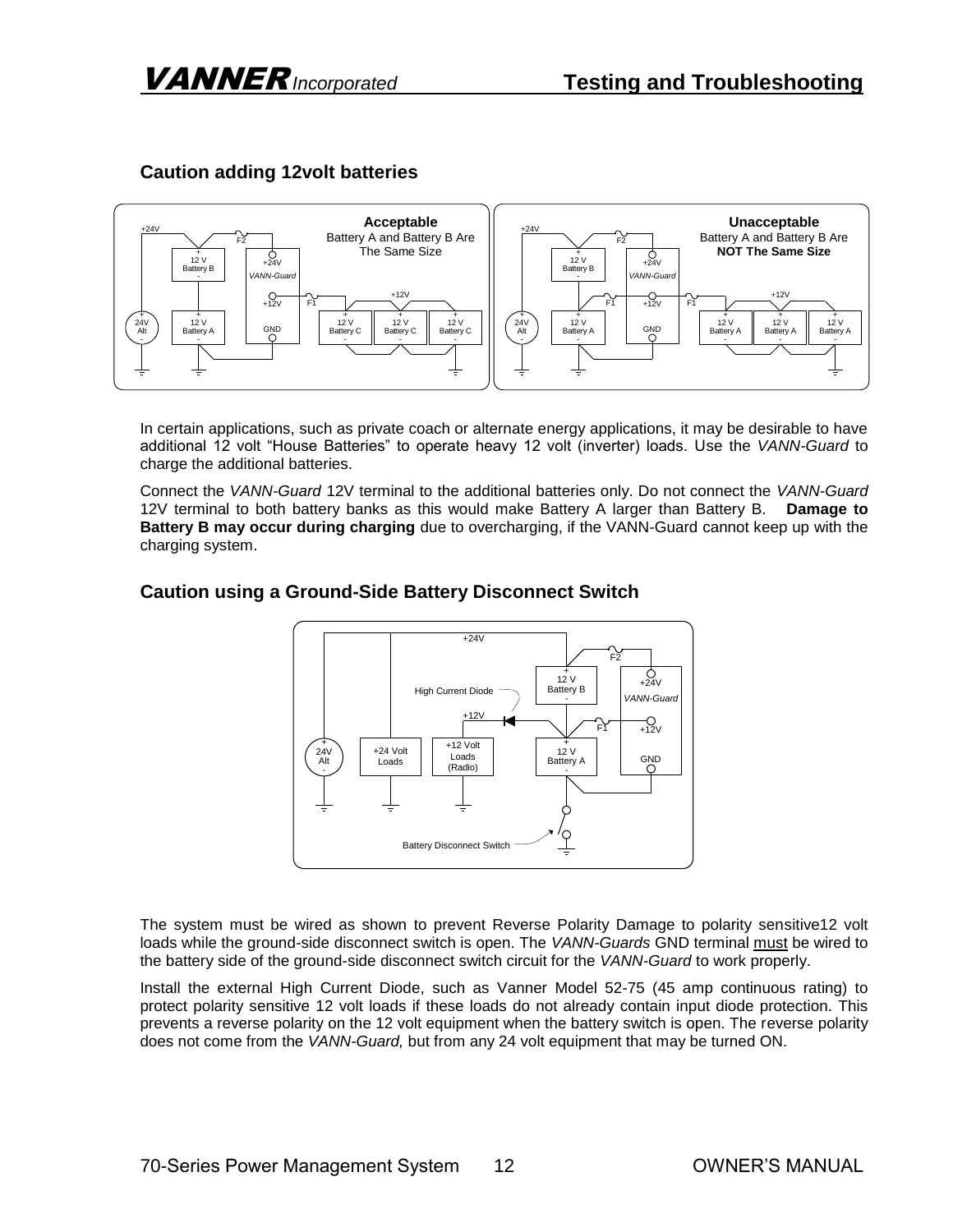# **Wire Size and temperature rating**

Cables connecting the *VANN-Guard* to the batteries must be sufficiently sized to prevent unwanted voltage drops. These voltage drops (loss) must be less than 0.05 VDC between the *VANN-Guard's* +24 volt terminal and the battery +24 volt terminal (Battery B positive terminal), less than 0.10 VDC between the *VANN-Guard's* +12 volt terminal and the battery +12 volt terminal (the jumper between Battery A and Battery B), and less than 0.05 VDC between the *VANN-Guard's* GND terminal and the battery ground terminal (Battery A negative terminal that is connected to chassis ground). In most installations, the *VANN-Guard's* terminals are wired directly to the battery terminals (reference fault protection) to prevent voltage loss that could occur in switch contacts, connections, and long wire runs. Since the *VANN-Guard* can be operated in temperatures up to 75ºC, use wire rated at least 90ºC. See Wire and Fuse Size Chart.

| <u>WILC AIN LUSC OILC ONAIL</u> |                                                          |                                                                                                                                                                                   |              |            |             |  |
|---------------------------------|----------------------------------------------------------|-----------------------------------------------------------------------------------------------------------------------------------------------------------------------------------|--------------|------------|-------------|--|
| Wire<br>Size<br><b>AWG</b>      | <b>Ring Terminal</b><br>AMP or UL<br>recognized<br>equal | Max wire length, in feet, between VANN-Guard and battery to keep voltage drop under 0.1<br>volt. The chart assumes wire carries no other load and wire temperature is below 80°C. |              |            |             |  |
|                                 |                                                          | 70-60M                                                                                                                                                                            | 70-80M       | 70-100M    | 2 X 70-100M |  |
| #8                              | 33462                                                    | 2.1                                                                                                                                                                               | <b>XXX</b>   | <b>XXX</b> | XXX         |  |
| #6                              | 33466                                                    | 3.2                                                                                                                                                                               | 2.4          | <b>XXX</b> | <b>XXX</b>  |  |
| #4                              | 33470                                                    | 5.9                                                                                                                                                                               | 4.4          | 3.5        | <b>XXX</b>  |  |
| #2                              | 322870                                                   | 8.7                                                                                                                                                                               | 6.5          | 5.2        | 2.6         |  |
| #1                              | 321867                                                   | 10.9                                                                                                                                                                              | 8.2          | 6.5        | 3.3         |  |
| #1/0                            | 321867                                                   | 13.8                                                                                                                                                                              | 10.4         | 8.3        | 4.1         |  |
| #2/0                            | 321870                                                   | 17.6                                                                                                                                                                              | 13.2<br>10.5 |            | 5.3         |  |
|                                 | Fuse F1                                                  | 80 amp                                                                                                                                                                            | $100$ amp    | $125$ amp  | $250$ amp   |  |
|                                 | Fuse F <sub>2</sub>                                      | 40 amp                                                                                                                                                                            | 50 amp       | 80 amp     | 150 amp     |  |

**Wire and Fuse Size Chart**

Crimp the ring terminals using *AMP* ROTA-CRIMP 600850 (2/0 - 8ga).

AMP Product Information Center: 800-522-6752

*AMP* Tooling Assistance Center: 800-722-1111

**Note:** The wire gages listed are for use without remote sense, see the monitor section for applications using the remote sense capability.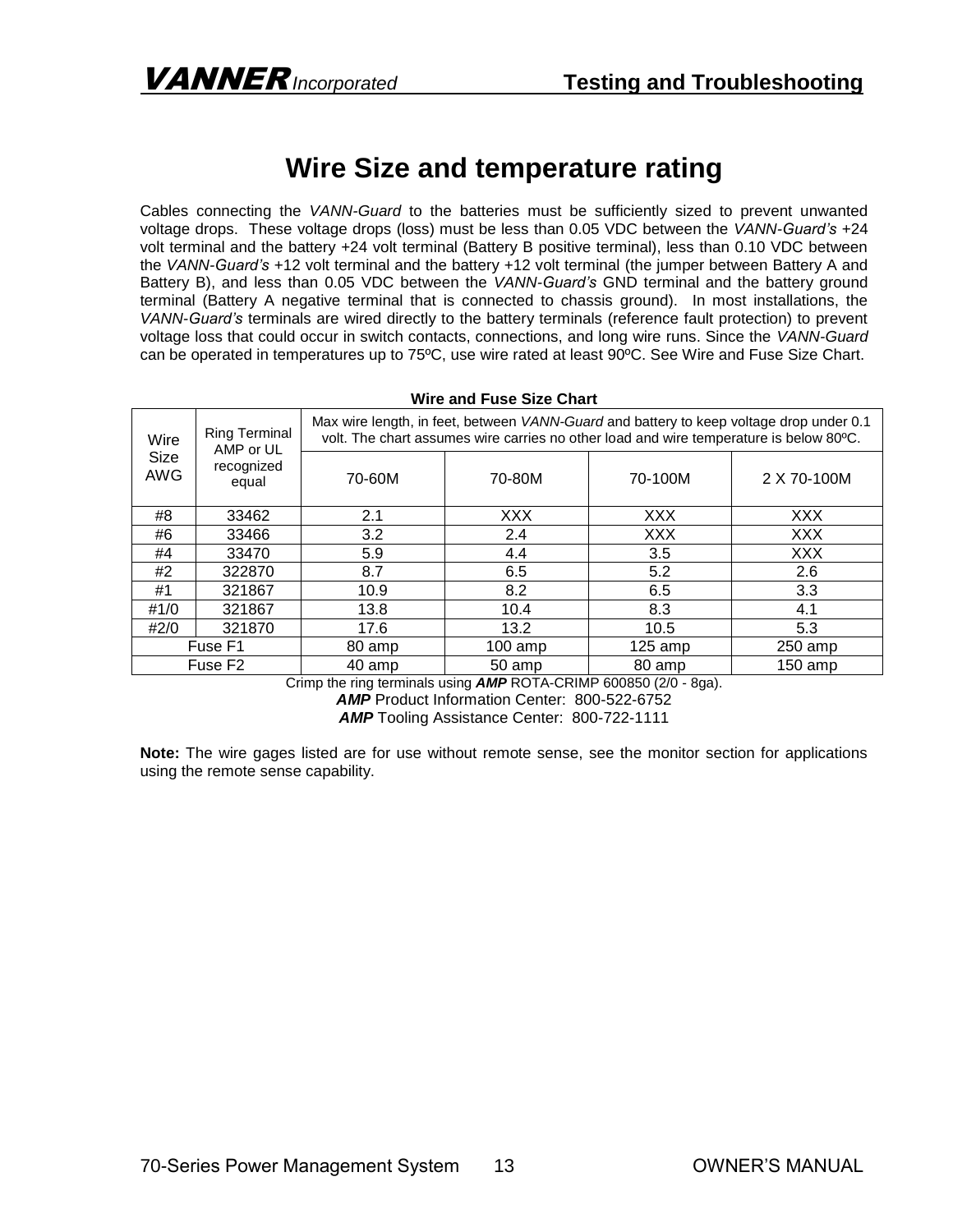# **Testing and Troubleshooting**

#### **CAUTION**

Servicing of electrical systems should only be performed by trained and qualified technical personnel.

#### **Equipment Required**

VoltMeter having 0.01 volt resolution. (Fluke Model 87 Multimeter recommended). Clamp-on amp meter (Fluke Model 36 Clamp-on Meter recommended).

#### **Vanner Repair Service**

Vanner offers a quick turn around factory repair service. Send the unit to the address below with a note instructing us to repair it. Include your name, phone number, shipping address (not a P.O. Box Number), and your purchase order number.

## **Test Procedure for** *VANN-Guard* **70-Series Power Management Systems**

The VANN-Guard is working properly if:

- 1. The 12 volt DC loads are being operated continuously and are within the rated capacity of the VANN-Guard and;
- 2. Battery A voltage is lower than Battery B by no more than 0.05 to 0.10 volts (measured at the VANN-Guard's +24, +12 and GND terminals).

Vanner *VANN-Guards* are electronically protected against reverse polarity damage therefore the DC connection sequence is not an issue.

Vanner *VANN-Guards* will not function properly unless all three battery connections are made. Battery A and Battery B voltages both must be above 8 volts for the unit to turn ON.

Vanner *VANN-Guards* may be used in parallel with other *VANN-Guards* and Vanner Equalizer models.

Please note that the 24V, 12V and GND stud position and orientation are different on *VANN-Guard* 70- Series than on other Vanner Equalizers.

#### **VANN-Guard Test Procedure:**

- 1. Field-test the equalizer while fully connected to the vehicle batteries. For bench testing, two 12 volt batteries, or two 12 volt power supplies are required. The *VANN-Guard* must be connected to the batteries at GND, 12V and 24V to function properly.
- 2. If battery voltage is below 24 volts start the vehicle or apply a 24 volt battery charger to the batteries.
- 3. Turn ON 12 volt DC loads up to the *VANN-Guard's* rated capacity. Measure DC amps on the VANN-Guard +12 cable to verify load amperages.
- 4. **At the** *VANN-Guard* measure and record:
	- a. Battery A voltage (voltage between the *VANN-Guard's* +12 and GND terminals)
	- b. Battery B voltage (voltage between the *VANN-Guard's* +24 and +12 terminals)
- 5. Subtract Battery A voltage from Battery B voltage and compare readings.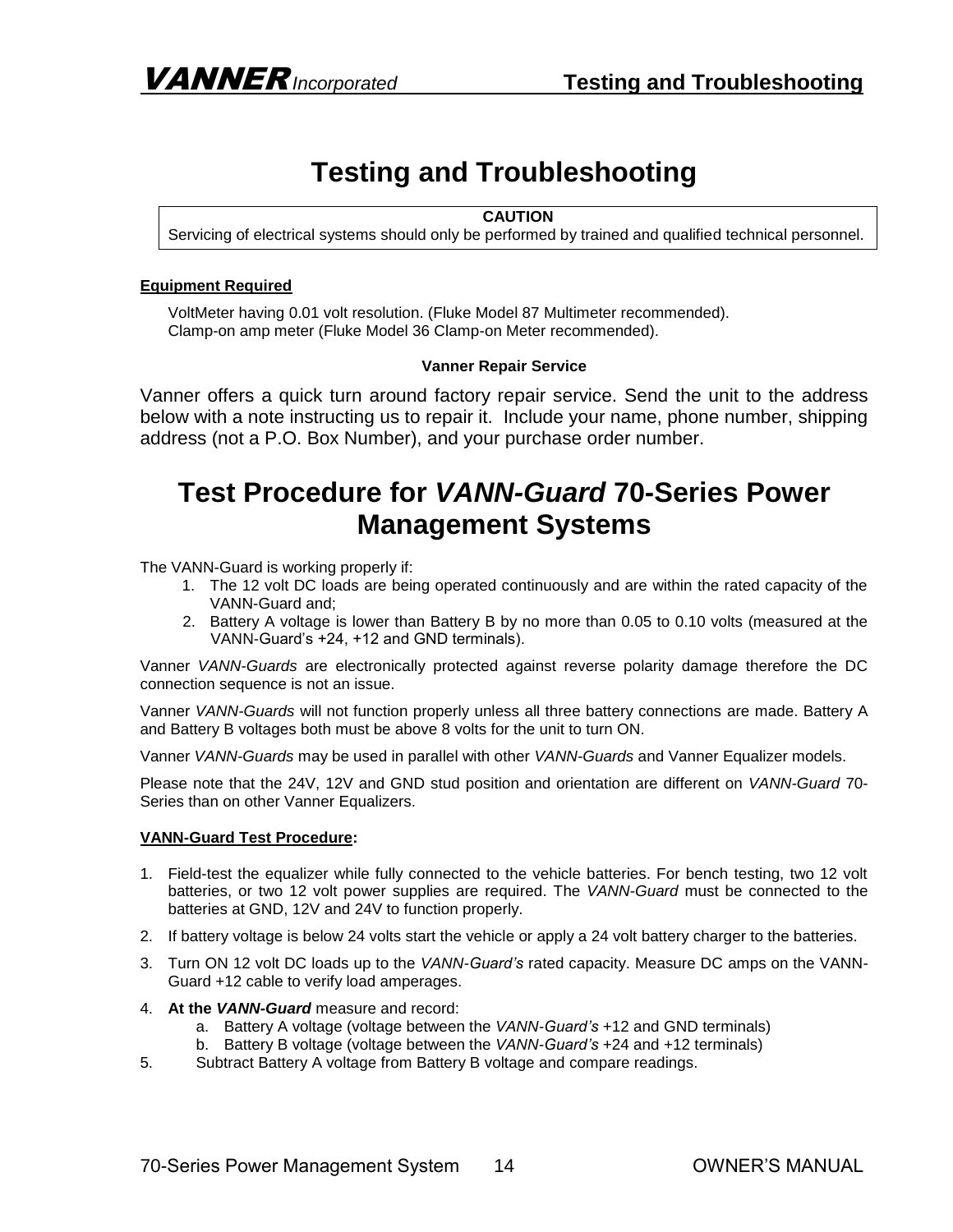| Voltage Comparison |                                                              | VANN-Guard Status                                                                                  |                                                                                                                       |  |
|--------------------|--------------------------------------------------------------|----------------------------------------------------------------------------------------------------|-----------------------------------------------------------------------------------------------------------------------|--|
| а.                 | Battery A is lower than Battery B but<br>within 0.05 volt.   | OFF.                                                                                               | Stand-by Mode.<br>The VANN-Guard will not turn ON until Battery A is lower<br>than Battery B by more than 0.05 volts. |  |
| b.                 | Battery A is lower than Battery B by<br>0.05 to 0.10 volts.  | <b>ON</b>                                                                                          | <b>Normal Operating Mode</b>                                                                                          |  |
| C.                 | Battery A is lower than Battery B by<br>more than 0.10 volts | ON                                                                                                 | Self-Protection Mode due to Overload Condition.<br>See below.                                                         |  |
| d.                 | Battery A is lower than Battery B by<br>more than 0.10 volts | <b>OFF</b>                                                                                         | The VANN-Guard is not functioning properly.                                                                           |  |
| е.                 | Battery A is higher than Battery B                           | Abnormal condition. Suspect Battery B is defective or a 12 volt load<br>is connected to Battery B. |                                                                                                                       |  |

#### **Overload Condition**

An overload condition exists when the 12 volt loads exceed the *VANN-Guard's* rated capacity. The overload condition will not damage the *VANN-Guard,* but may cause damage to the batteries.

During the overload, the *VANN-Guard's* output is limited by internal protection circuits to its Rated Output Amps. The 12 volt amps exceeding the *VANN-Guard's* output are drawn from Battery A which will begin to draw the batteries out of balance. The *VANN-Guard's* full Rated Output Amps are maintained as long as Battery A and Battery B remain balanced within 0.10 volt. The internal protection circuits will reduce the *VANN-Guard's* output as the batteries become further out-of-balance. If Battery A voltage falls below approximately 8 volts the *VANN-Guard* will shut itself OFF.

To correct the overload condition the 12 volt load must be reduced, or the *VANN-Guard's rated* capacity must be increased.

#### **Trouble Shooting an Engine No-Start Situation**

#### Situation:

A coach has dead batteries and won't start while jump starting. The coach is equipped with a 24 volt starting and charging system, a 12 volt electronic diesel engine control, a *VANN-Guard*, and a moderate 12 volt load which cannot be turned OFF. The coach sits for several days and the batteries run completely dead. During jump-starting the engine cranks but does not start due to low voltage on the 12 volt supply. Electrical testing reveals there is no 12 volt output from the *VANN-Guard* while jump starting even though the *VANN-Guard* separately tests OK.

#### Cause:

The 12 volt load which could not be turned OFF first ran both batteries down until the *VANN-Guard* shut itself OFF due to low voltage. (The *VANN-Guard* will shut OFF if system voltage falls below 16 volts or if voltage on either battery falls below 8 volts.) Then Battery A alone was drained to near zero volts. As the bus is being jumped, 12 volt loads hold Battery A voltage too low for the *VANN-Guard* to turn ON and Battery A is too weak to support the 12 volt electronic engine control.

#### Solution:

Turn OFF all 12 volt loads (turning the battery disconnect switch OFF may accomplish this). Connect the jumper cables but do not crank the engine for two or three minutes. (Both batteries must rise above 8 volts.) The battery disconnect switch can then be turned ON and the bus should have adequate 12 volt power to start.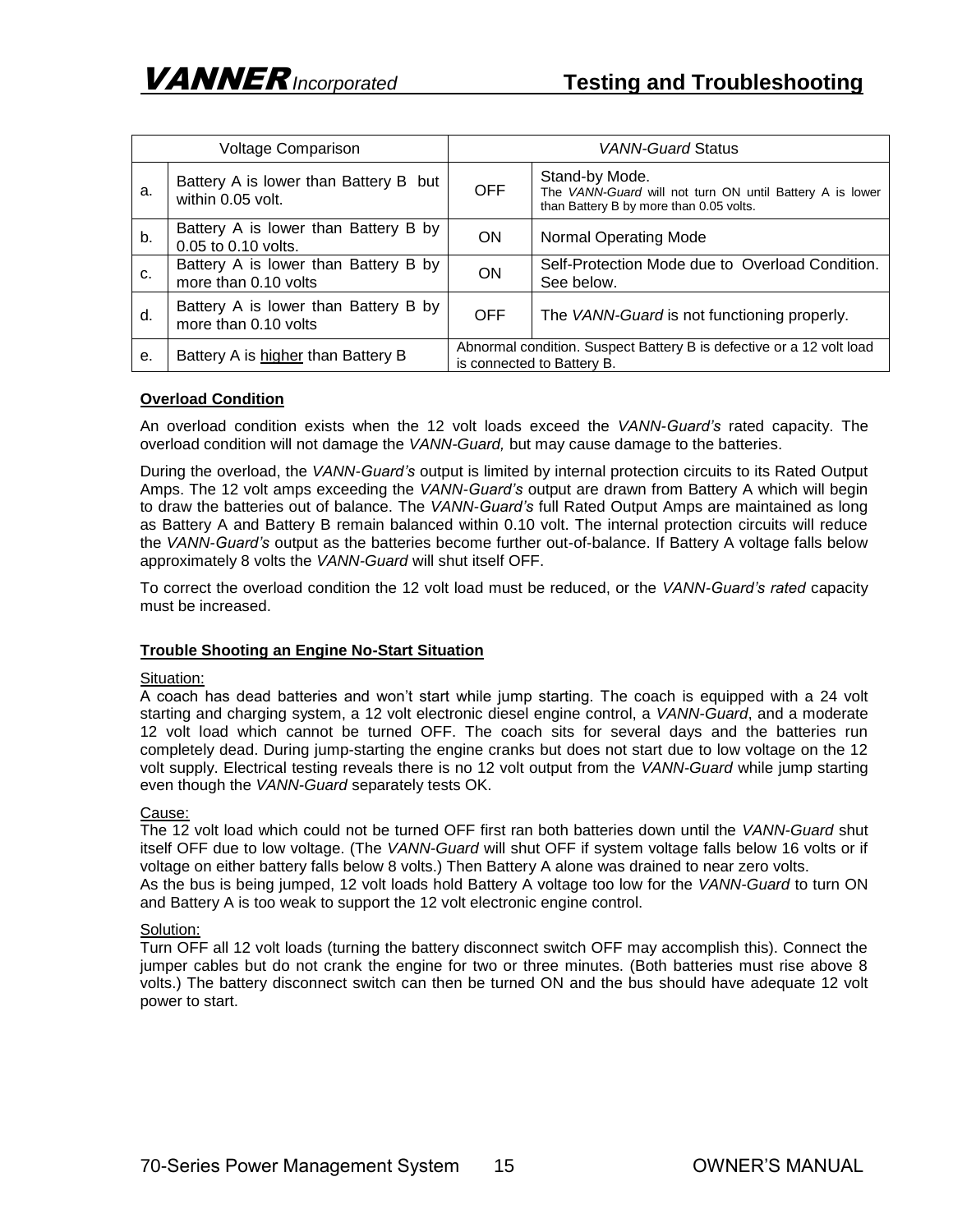**NOTES**